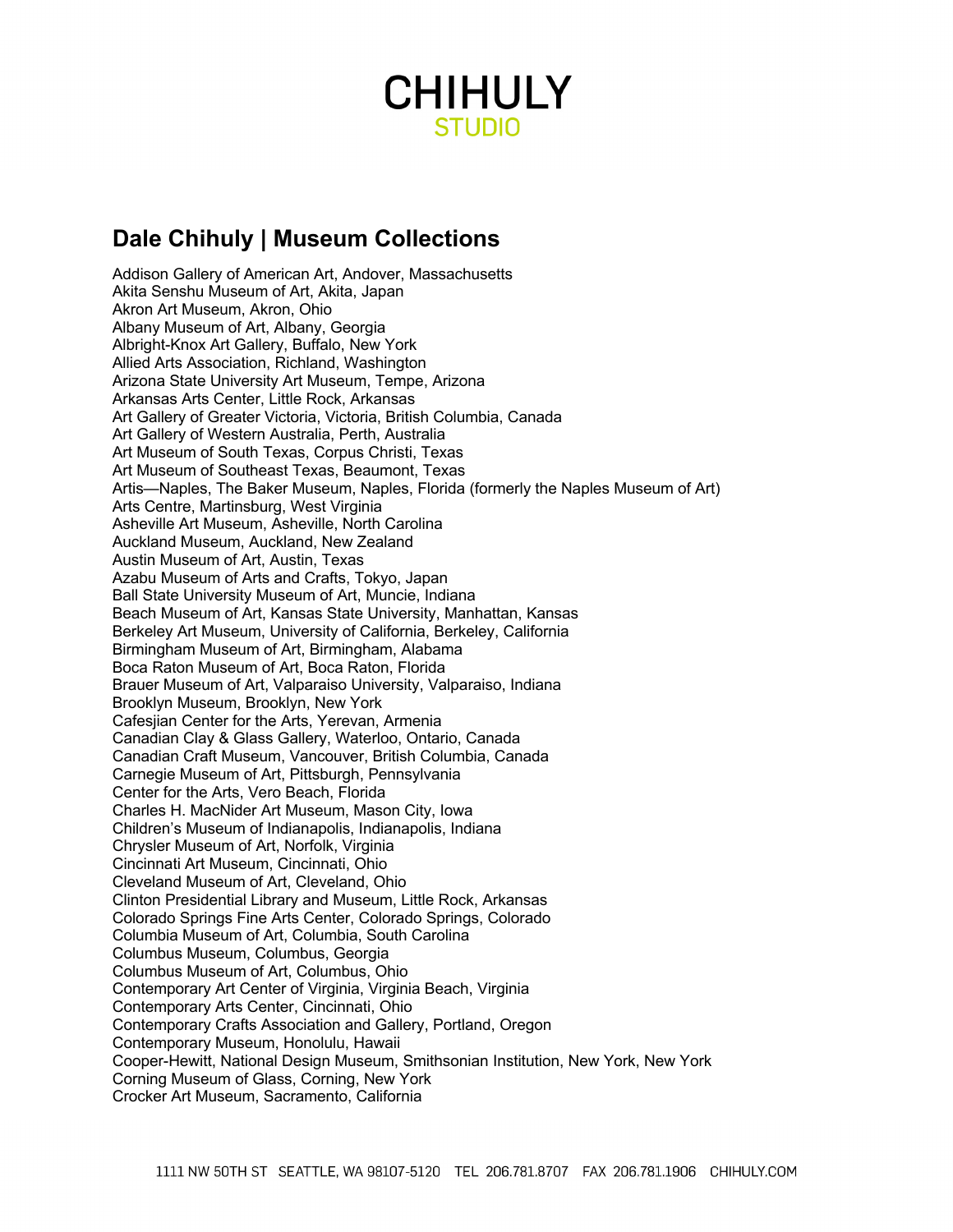Crystal Bridges Museum of American Art, Bentonville, Arkansas Currier Gallery of Art, Manchester, New Hampshire Daiichi Museum, Nagoya, Japan Dallas Museum of Art, Dallas, Texas Danske Kunstindustrimuseum, Copenhagen, Denmark Daum Museum of Contemporary Art, Sedalia, Missouri David Winton Bell Gallery, Brown University, Providence, Rhode Island Dayton Art Institute, Dayton, Ohio de Young Museum, San Francisco, California DeCordova Museum and Sculpture Park, Lincoln, Massachusetts Delaware Art Museum, Wilmington, Delaware Denver Art Museum, Denver, Colorado Design Museum Gent, Ghent, Belgium Detroit Institute of Arts, Detroit, Michigan Dowse Art Museum, Lower Hutt, New Zealand Drammens Museum, Drammen, Norway Eretz Israel Museum, Tel Aviv, Israel Everson Museum of Art, Syracuse, New York Experience Music Project, Seattle, Washington Fine Arts Institute, Edmond, Oklahoma Flint Institute of Arts, Flint, Michigan Fonds Régional d'Art Contemporain de Haute-Normandie, Sotteville-lès-Rouen, France Fort Wayne Museum of Art, Fort Wayne, Indiana Frederik Meijer Gardens & Sculpture Park, Grand Rapids, Michigan Galéria Mesta Bratislavy, Bratislava, Slovakia Glasmuseet Ebeltoft, Ebeltoft, Denmark Glasmuseum, Frauenau, Germany Glasmuseum alter Hof Herding, Glascollection, Ernsting, Germany Glasmuseum Wertheim, Wertheim, Germany Groninger Museum, Goningen, the Netherlands Haggerty Museum of Art, Marquette University, Milwaukee, Wisconsin Hakone Glass Forest, Ukai Museum, Hakone, Japan Hawke's Bay Exhibition Centre, Hastings, New Zealand Henry Art Gallery, Seattle, Washington High Museum of Art, Atlanta, Georgia Hilo Art Museum, Hilo, Hawaii Hiroshima City Museum of Contemporary Art, Hiroshima, Japan Hokkaido Museum of Modern Art, Hokkaido, Japan Honolulu Academy of Arts, Honolulu, Hawaii Hunter Museum of American Art, Chattanooga, Tennessee Huntington Museum of Art, Huntington, West Virginia Imagine Museum, St. Petersburg, Florida Indianapolis Museum of Art, Indianapolis, Indiana Israel Museum, Jerusalem, Israel Japan Institute of Arts and Crafts, Tokyo, Japan Jesse Besser Museum, Alpena, Michigan Jesuit Dallas Museum, Dallas, Texas Joslyn Art Museum, Omaha, Nebraska Jule Collins Smith Museum of Fine Art, Auburn University, Auburn, Alabama Jundt Art Museum, Gonzaga University, Spokane, Washington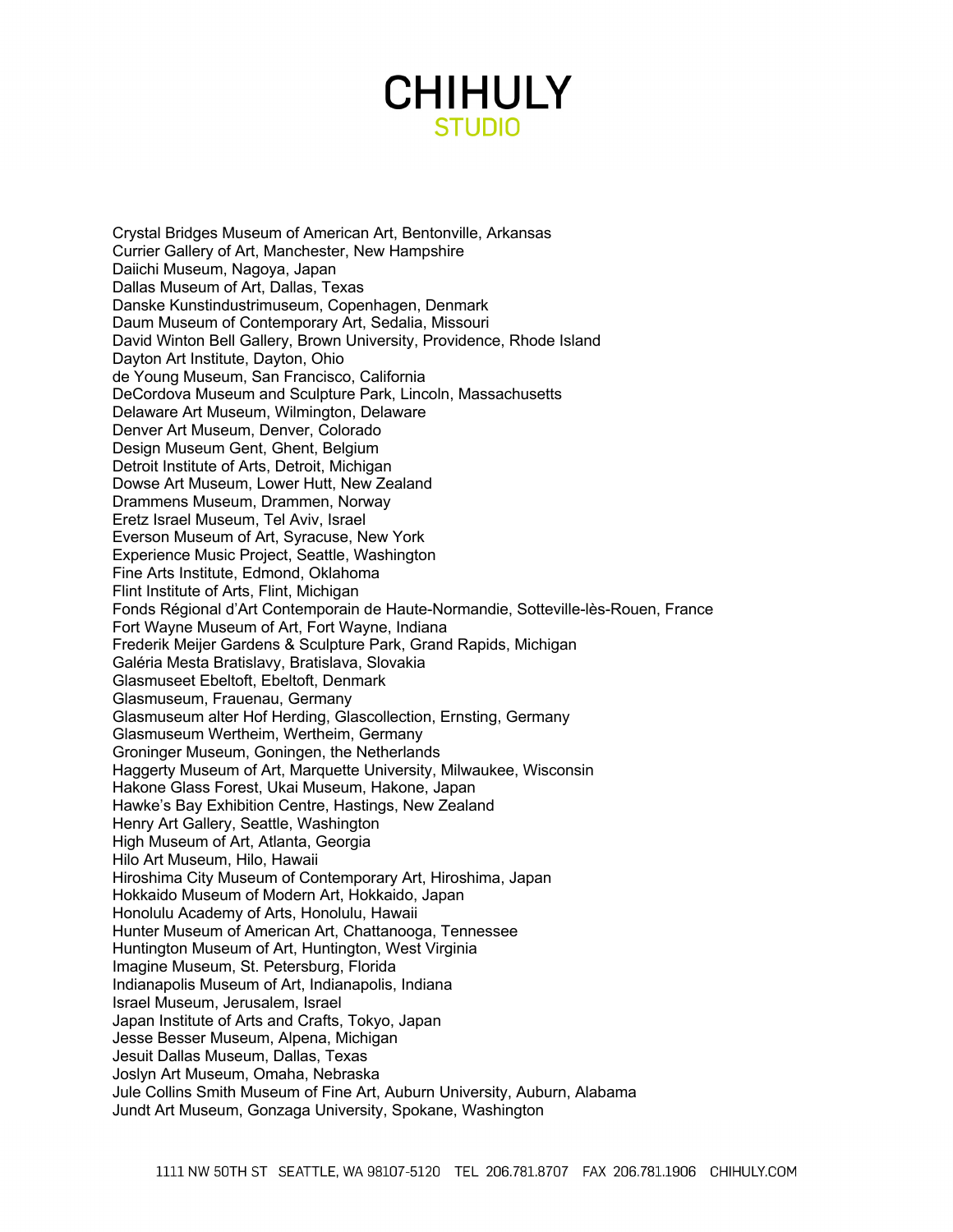Kalamazoo Institute of Arts, Kalamazoo, Michigan Kaohsiung Museum of Fine Arts, Kaohsiung, Taiwan Kemper Museum of Contemporary Art, Kansas City, Missouri Kestner-Gesellschaft, Hannover, Germany Kobe City Museum, Kobe, Japan Krannert Art Museum, University of Illinois, Champaign, Illinois Krasl Art Center, St. Joseph, Michigan Kunstmuseum Düsseldorf, Düsseldorf, Germany Kunstsammlungen der Veste Coburg, Coburg, Germany Kurita Museum, Tochigi, Japan Lauren Rogers Museum of Art, Laurel, Mississippi Leepa-Rattner Museum of Art, St. Petersburg College, Tarpon Springs, Florida Leigh Yawkey Woodson Art Museum, Wausau, Wisconsin Lobmeyr Museum, Vienna, Austria LongHouse Reserve, East Hampton, New York Los Angeles County Museum of Art, Los Angeles, California Lowe Art Museum, University of Miami, Coral Gables, Florida Lyman Allyn Art Museum, New London, Connecticut Manawatu Museum, Palmerston North, New Zealand Matsushita Art Museum, Kagoshima, Japan Meguro Museum of Art, Tokyo, Japan Memorial Art Gallery, University of Rochester, Rochester, New York Metropolitan Museum of Art, New York, New York Milan Historical Museum, Milan, Ohio Milwaukee Art Museum, Milwaukee, Wisconsin Mingei International Museum, San Diego, California Minneapolis Institute of Arts, Minneapolis, Minnesota Mint Museum of Craft + Design, Charlotte, North Carolina Missoula Art Museum, Missoula, Montana Mobile Museum of Art, Mobile, Alabama Montreal Museum of Fine Arts, Montreal, Quebec, Canada Morris Museum, Morristown, New Jersey Musée d'Art Moderne et d'Art Contemporain, Nice, France Musée de Design et d'Arts Appliqués Contemporains, Lausanne, Switzerland Musée des Arts Décoratifs, Palais du Louvre, Paris, France Musée des Beaux-Arts et de la Céramique, Rouen, France Museo del Vidrio, Monterrey, Mexico Museo Vetrario, Murano, Italy Museum Bellerive, Zurich, Switzerland Museum Boijmans Van Beuningen, Rotterdam, Netherlands Museum für Kunst und Gewerbe Hamburg, Hamburg, Germany Museum für Kunsthandwerk, Frankfurt am Main, Germany Museum of American Glass at Wheaton Village, Millville, New Jersey Museum of Art, Washington State University, Pullman, Washington Museum of Art and Archaeology, Columbia, Missouri Museum of Art Fort Lauderdale, Fort Lauderdale, Florida Museum of Arts & Design, New York, New York Museum of Arts and Sciences, Daytona Beach, Florida Museum of Contemporary Art, Chicago, Illinois Museum of Contemporary Art San Diego, La Jolla, California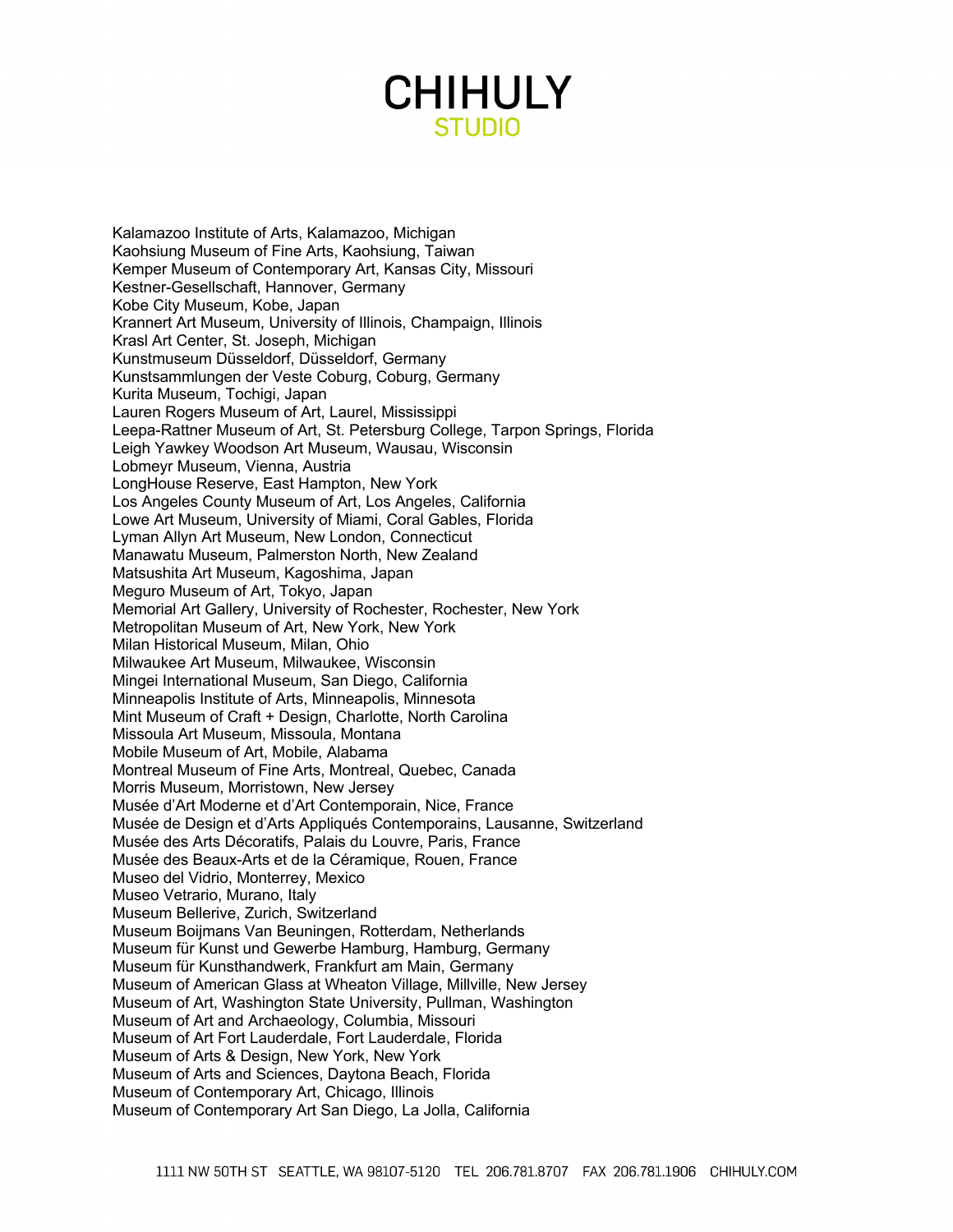Museum of Fine Arts, Boston, Boston, Massachusetts Museum of Fine Arts, Houston, Houston, Texas Museum of Fine Arts, St. Petersburg, Florida Museum of Glass, Tacoma, Washington Museum of Northwest Art, La Conner, Washington Museum of Outdoor Arts, Englewood, Colorado Muskegon Museum of Art, Muskegon, Michigan Muzeum Města Brna, Brno, Czech Republic Muzeum Skla a Bižuterie, Jablonec nad Nisou, Czech Republic Múzeum Židovskej Kultúry, Bratislava, Slovakia National Gallery of Australia, Canberra, Australia National Gallery of Victoria, Melbourne, Australia National Liberty Museum, Philadelphia, Pennsylvania National Museum of Modern Art, Kyoto, Kyoto, Japan National Museum of Modern Art, Tokyo, Tokyo, Japan Nationalmuseum, Stockholm, Sweden New Britain Museum of American Art, New Britain, Connecticut New Orleans Museum of Art, New Orleans, Louisiana Newark Museum, Newark, New Jersey Niijima Contemporary Art Museum, Niijima, Japan North Central Washington Museum, Wenatchee, Washington Northwest Museum of Arts and Culture, Spokane, Washington Norton Museum of Art, West Palm Beach, Florida Notojima Glass Art Museum, Ishikawa, Japan O Art Museum, Tokyo, Japan Oklahoma City Museum of Art, Oklahoma City, Oklahoma Orange County Museum of Art, Newport Beach, California Otago Museum, Dunedin, New Zealand Palm Springs Art Museum, Palm Springs, California Palmer Museum of Art, Pennsylvania State University, University Park, Pennsylvania Philadelphia Museum of Art, Philadelphia, Pennsylvania Phoenix Art Museum, Phoenix, Arizona Plains Art Museum, Fargo, North Dakota Polk Museum of Art, Lakeland, Florida Portland Art Museum, Portland, Oregon Portland Museum of Art, Portland, Maine Powerhouse Museum, Sydney, Australia Princeton University Art Museum, Princeton, New Jersey Queensland Art Gallery, South Brisbane, Australia Racine Art Museum, Racine, Wisconsin Reading Public Museum, Reading, Pennsylvania Renwick Gallery, Smithsonian Institution, Washington, D.C. Rhode Island School of Design Museum, Providence, Rhode Island Ringling College of Art and Design, Sarasota, Florida Rockford Art Museum, Rockford, Illinois Royal Ontario Museum, Toronto, Ontario, Canada Saint Louis Art Museum, St. Louis, Missouri Saint Louis University Museum of Art, St. Louis, Missouri Samuel P. Harn Museum of Art, University of Florida, Gainesville, Florida San Antonio Museum of Art, San Antonio, Texas